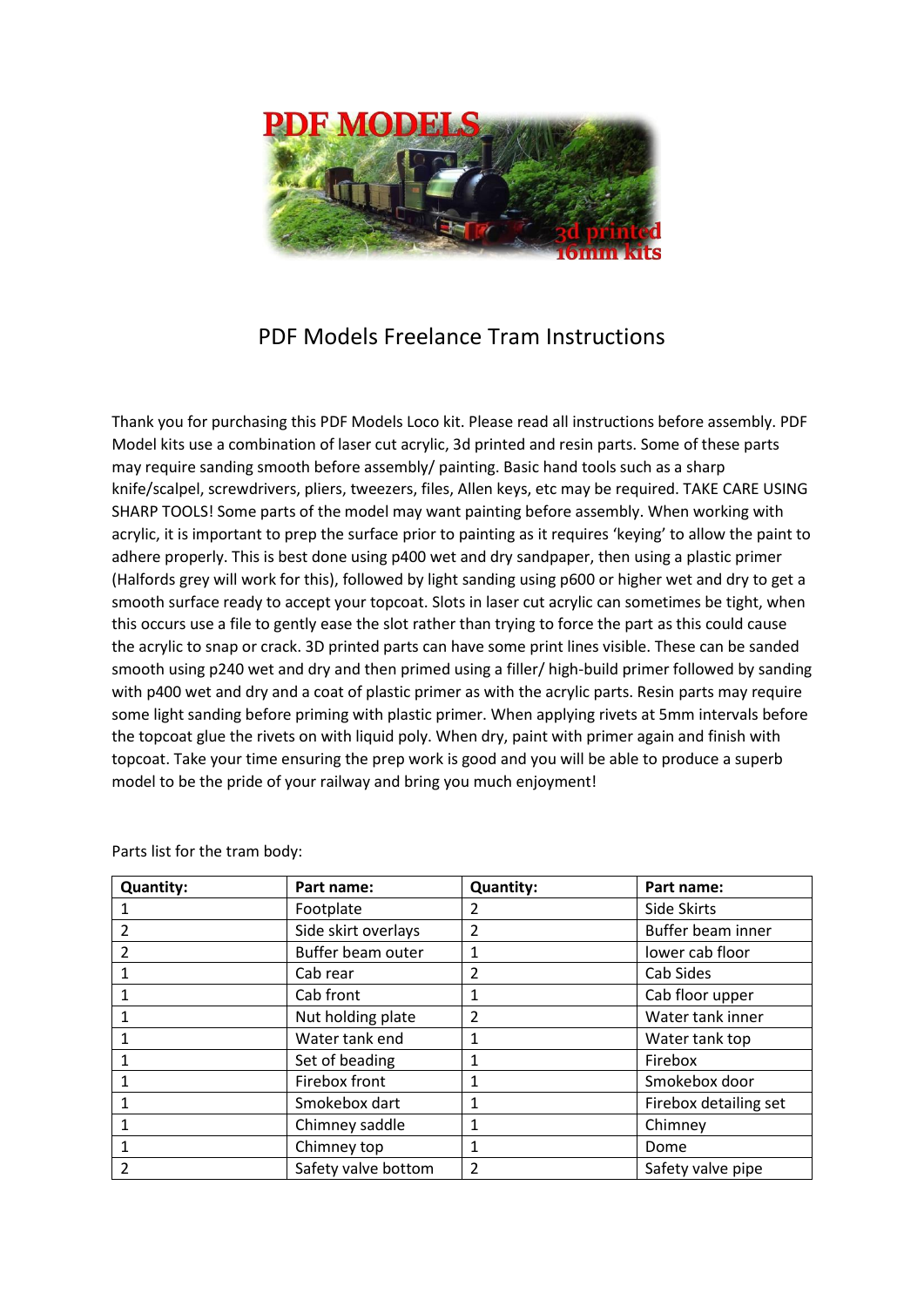| Roof           | Main curved roof |
|----------------|------------------|
|                | supports         |
| Secondary roof | Roof spacers     |
| supports       |                  |
| Boiler top     | Bag of bolts     |

Chassis assembly:

This model makes use of the PDF models Baguley Drewry chassis kit. Please follow the instructions for the chassis found on our website https://www.pdf-models.co.uk/building-instructions.

## Tram body assembly:

We will start by assembling the footplate and the skirts. Take the footplate, side skirts, side skirt overlays and buffer beam inners. Starting with the side skirts, locate and glue these to the footplate using the slots in the footplate. Now using the slots in the buffer beam inners, locate and glue these into place. Finally, take the side skirt overlays and glue these to the side skirts; take care as these should have the cab step facing the rear (the hole for the motor) end of the assembly. For now set this assembly to one side.



Now, take the lower cab floor, cab rear and 1 cab side, glue the cab rear to the cab side using the tab to help locate the pieces together. Then glue the lower cab floor to the cab side and cab rear (check the orientation, the smaller cut-out goes to the rear).



Next, we take the cab floor upper and glue this into place using the cab side opening and the bolt holes as a guide to help locate everything squarely. Take the time to glue 4 nuts into the hex holes now.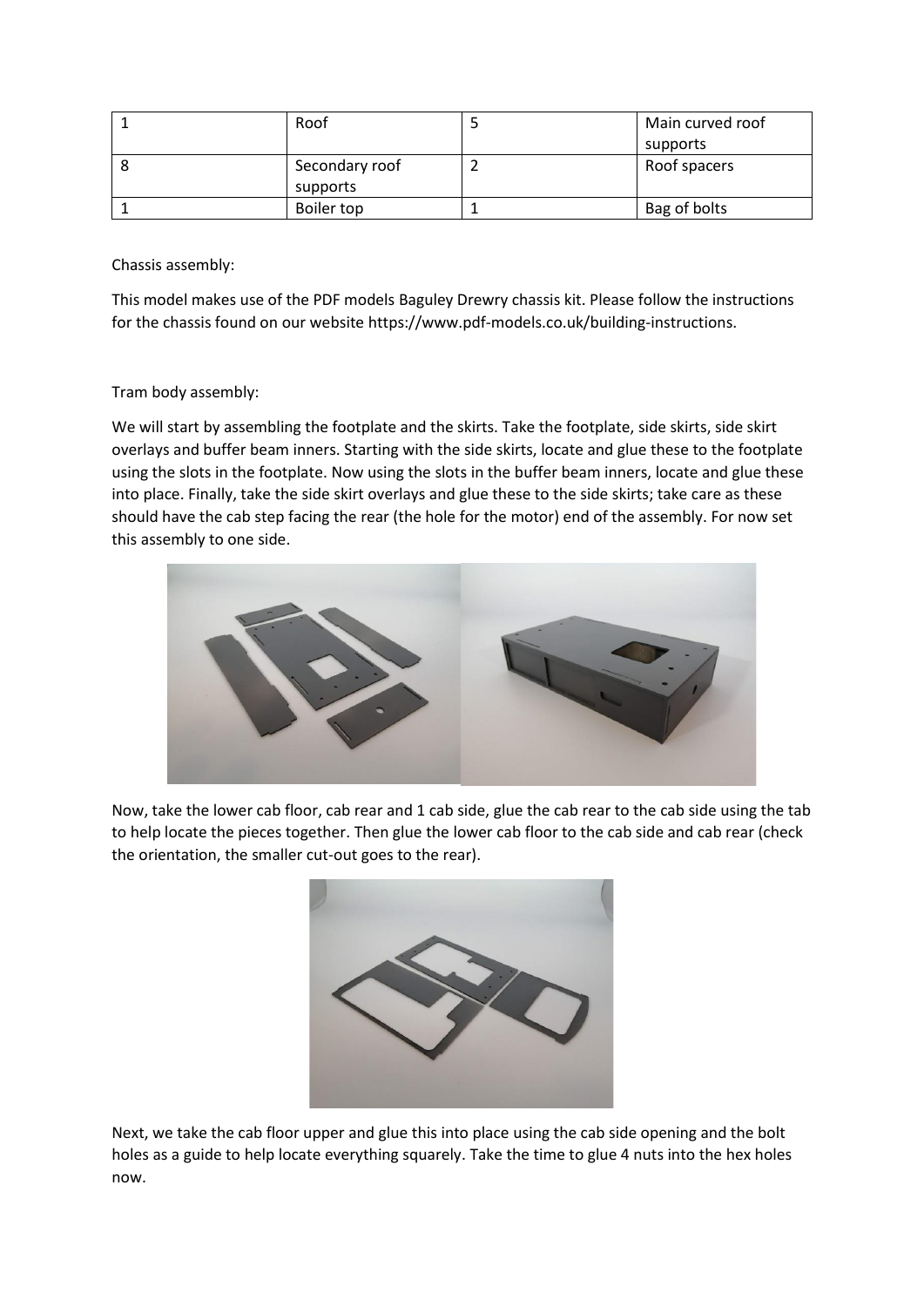

Next, taking the water tank end and 1 water tank inner, glue the water tank end to the lower cab floor butting it up against the edge of the upper cab floor. Use the water tank inner to help set this square and vertical. Once secure, glue the water tank inner to the inside face of the cab side keeping it hard up against the water tank end.



Now glue the Cab front into place using the tab to help locate it. Taking the nut holding plate, glue this into place against the cab front and carefully align with the holes in the lower cab floor.



The remaining water tank inner can now be glued into place between the water tank end and the cab front.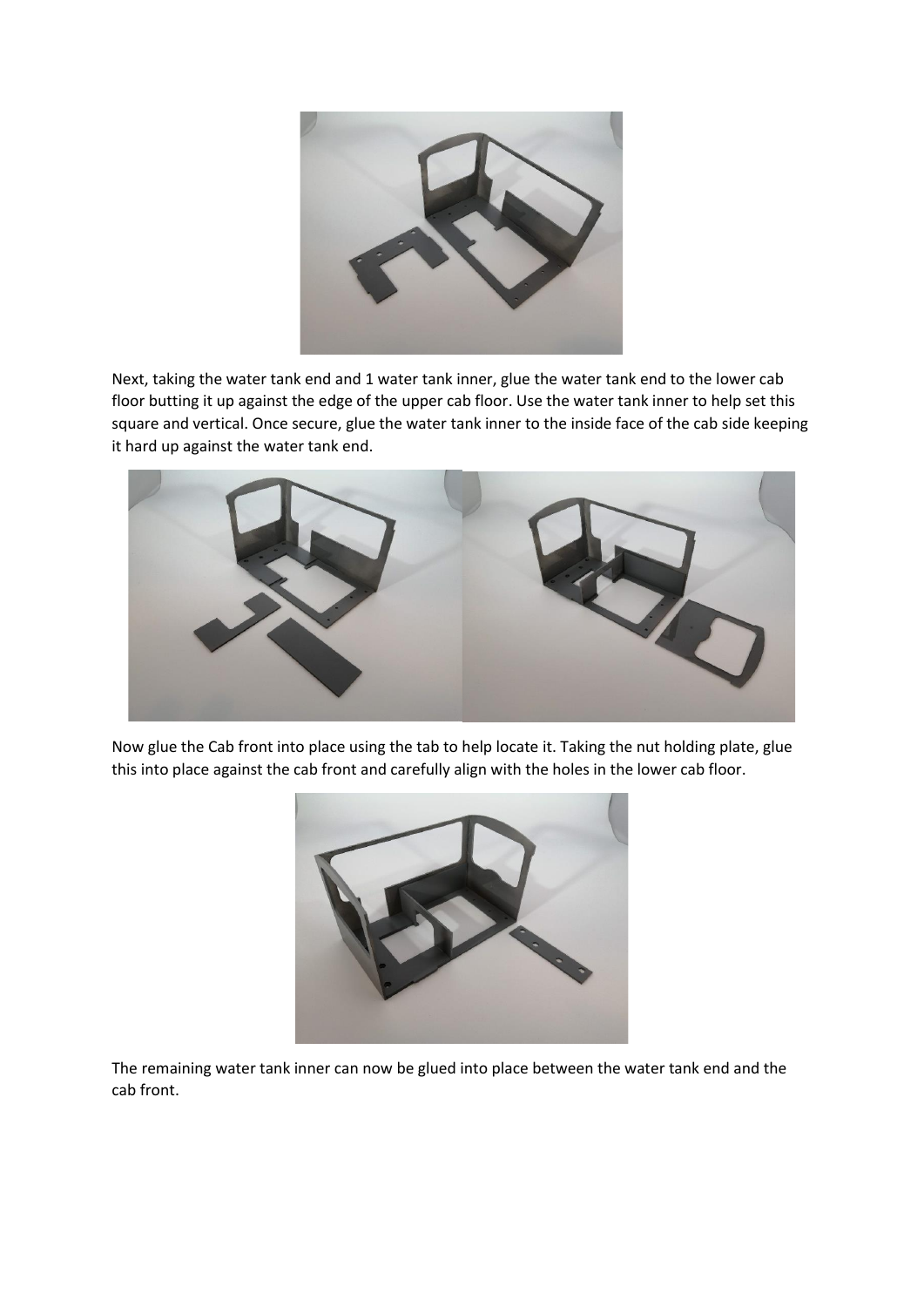

Finally, the remaining cab side can be glued into place.



Now we take the water tank top and the boiler top and screw these together using the 2mm bolts provided. The chimney , dome and safety valves can now be assembled and fitted.



The L shaped beading can now be glued to the top of the water tanks to complete this sub assembly.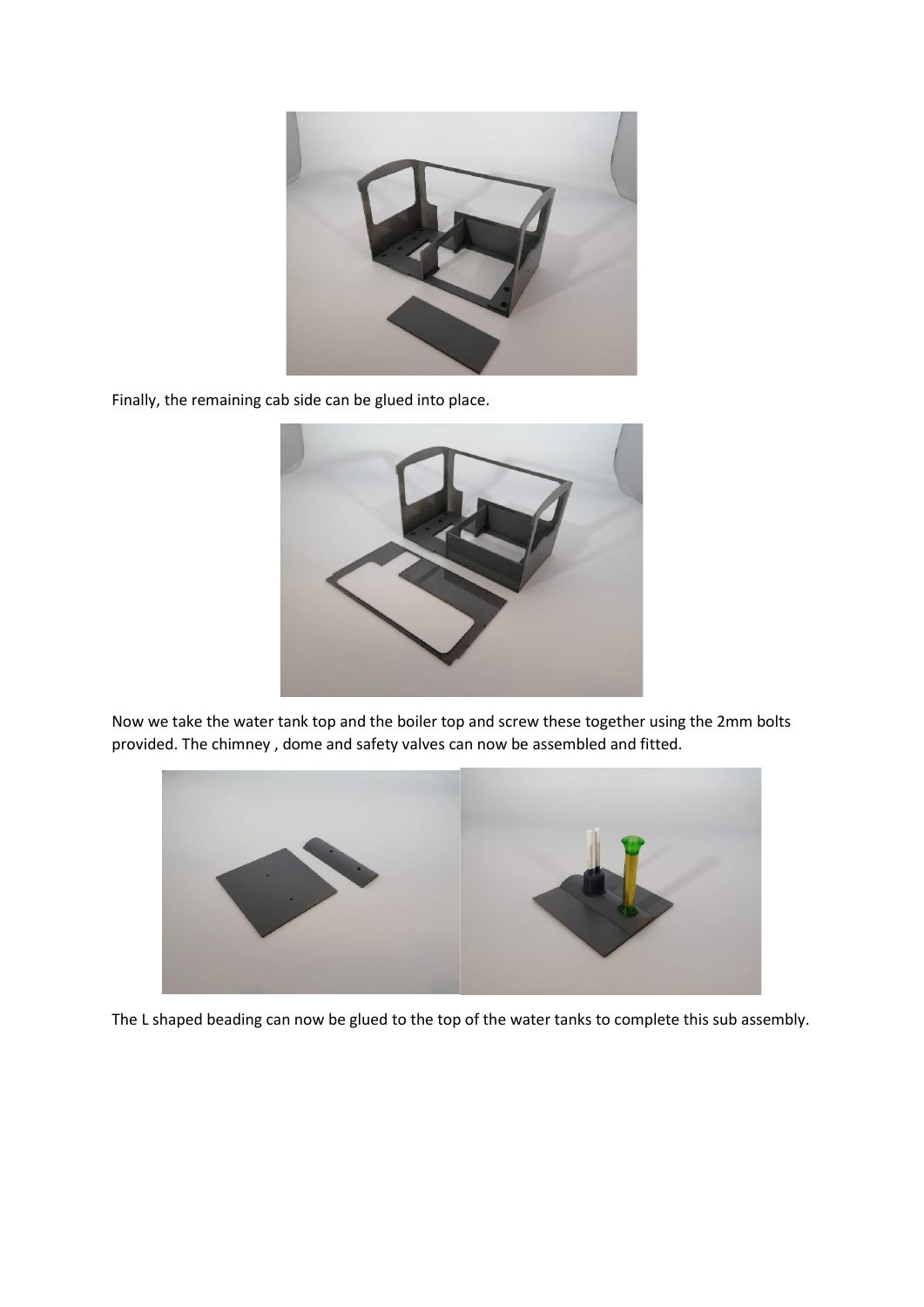

The firebox and firebox front are now glued together, the casting should be aligned with the top edge of the firebox leaving a small gap to the bottom. We suggest detailing the firebox now before fitting it into the model.



The smokebox door and smokebox dart can now be fitted to the front of the model.



Now we will fit the beading to the model. Start by using a ruler to draw a line along the bottom edge of the side openings.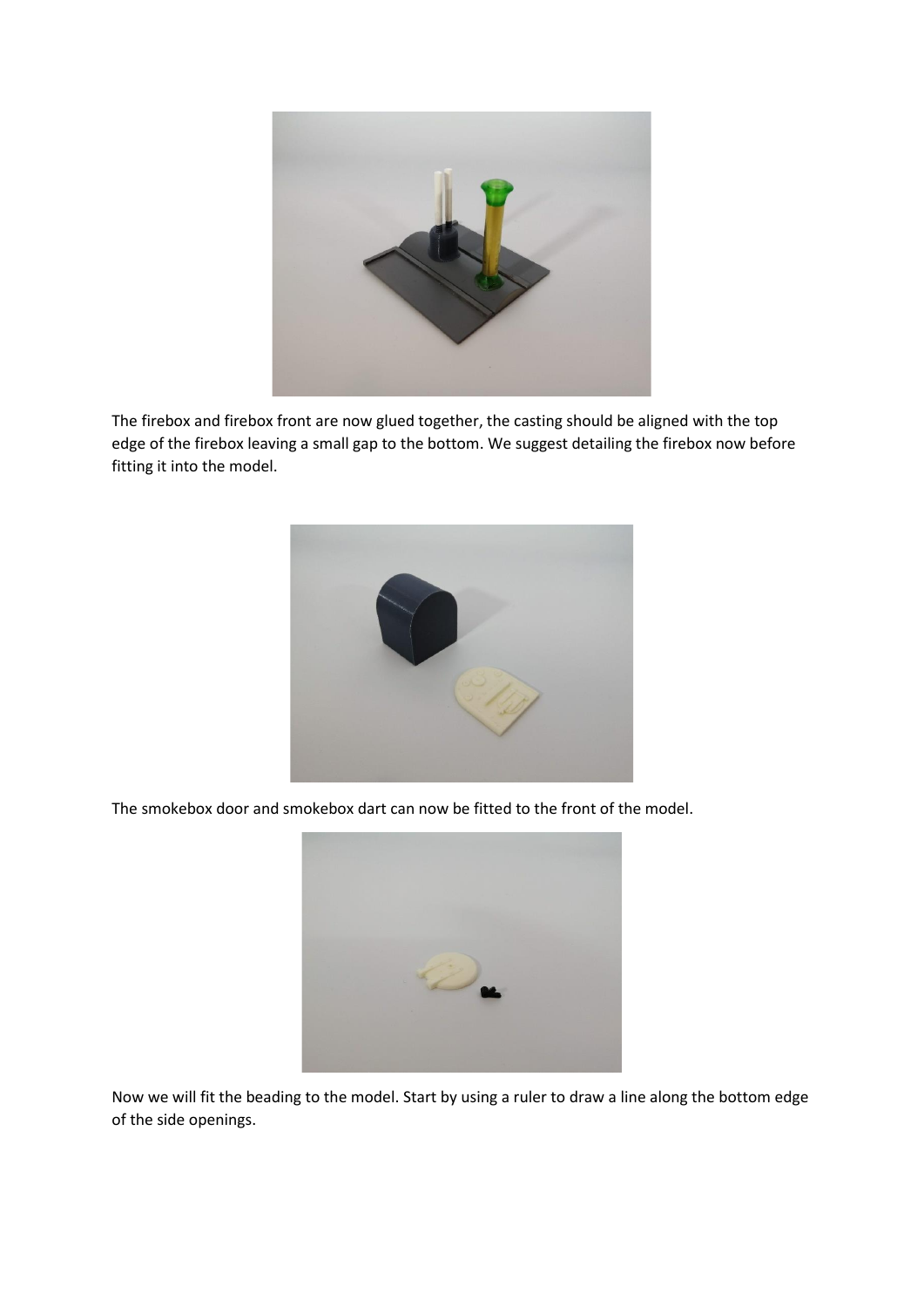

There are 4 different types of beading strip: 2 front, 2 side front, 2 side rear, and 1 rear. Starting with the sides, carefully glue the strips along the bottom edge of the opening and following your pencil lines to the ends. The ends can then be glued on taking care to overlap the edge of the side beading so as to give the effect of it wrapping around.





Now fit the water tank top and the smokebox into the model. The firebox should be a press fit into the opening and the water tank top should be a tight fit between the firebox and the cab front.

Next up is building the roof structure. Starting with the long roof spacers (the bits with the cut outs in), glue these with the cut outs facing upward on the inside of the top of the cab sides. then glue the 5 main curved roof supports in place using the cut outs to locate them.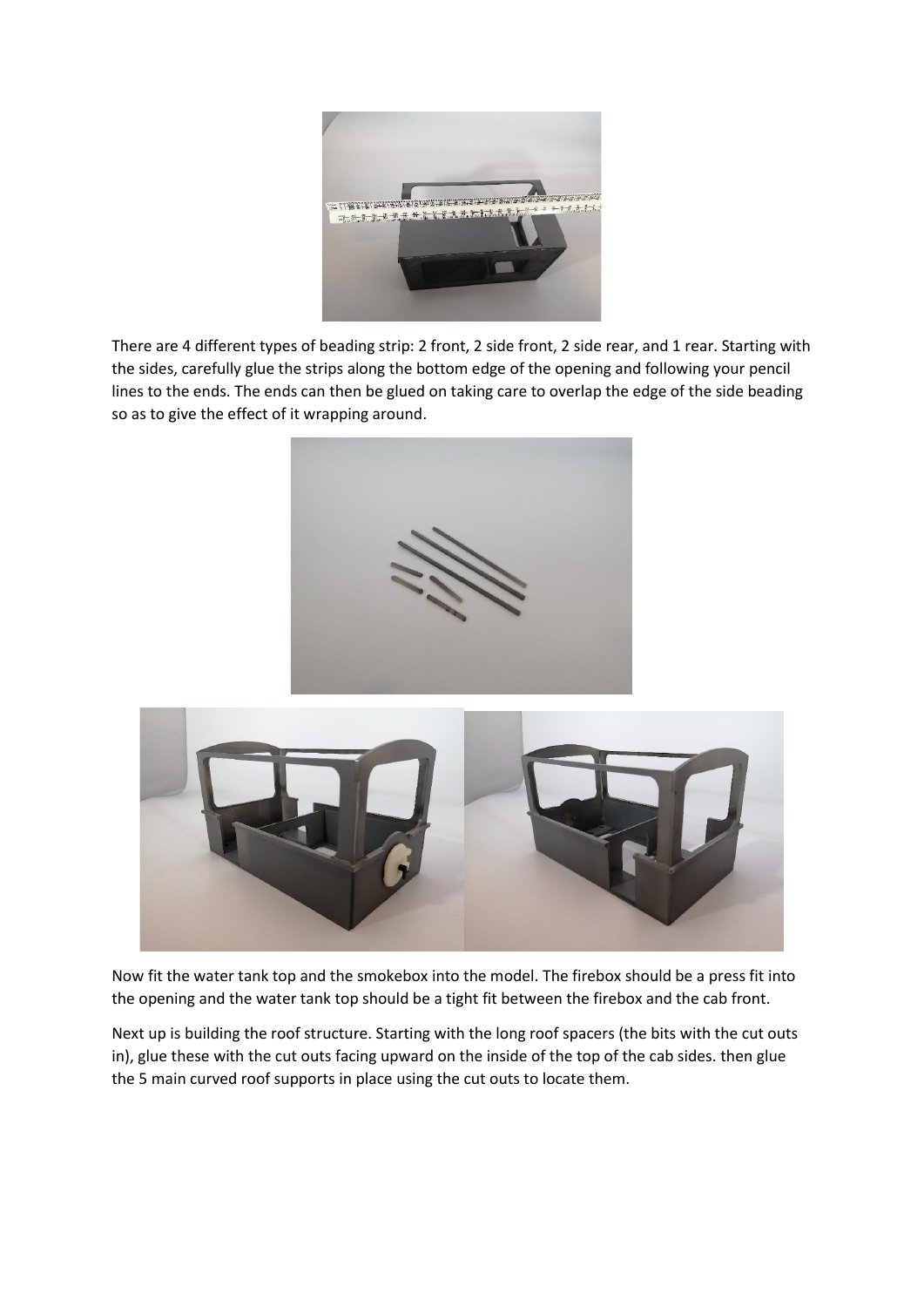

The secondary roof supports are glued either side of the main roof supports and one on each end.



Finally, the roof can be glued down to complete the assembly.



The body can now be bolted to the skirt using the 4 outermost bolt holes (2 front, 2 rear). The chassis can then be bolted in using the 4 innermost bolt holes.